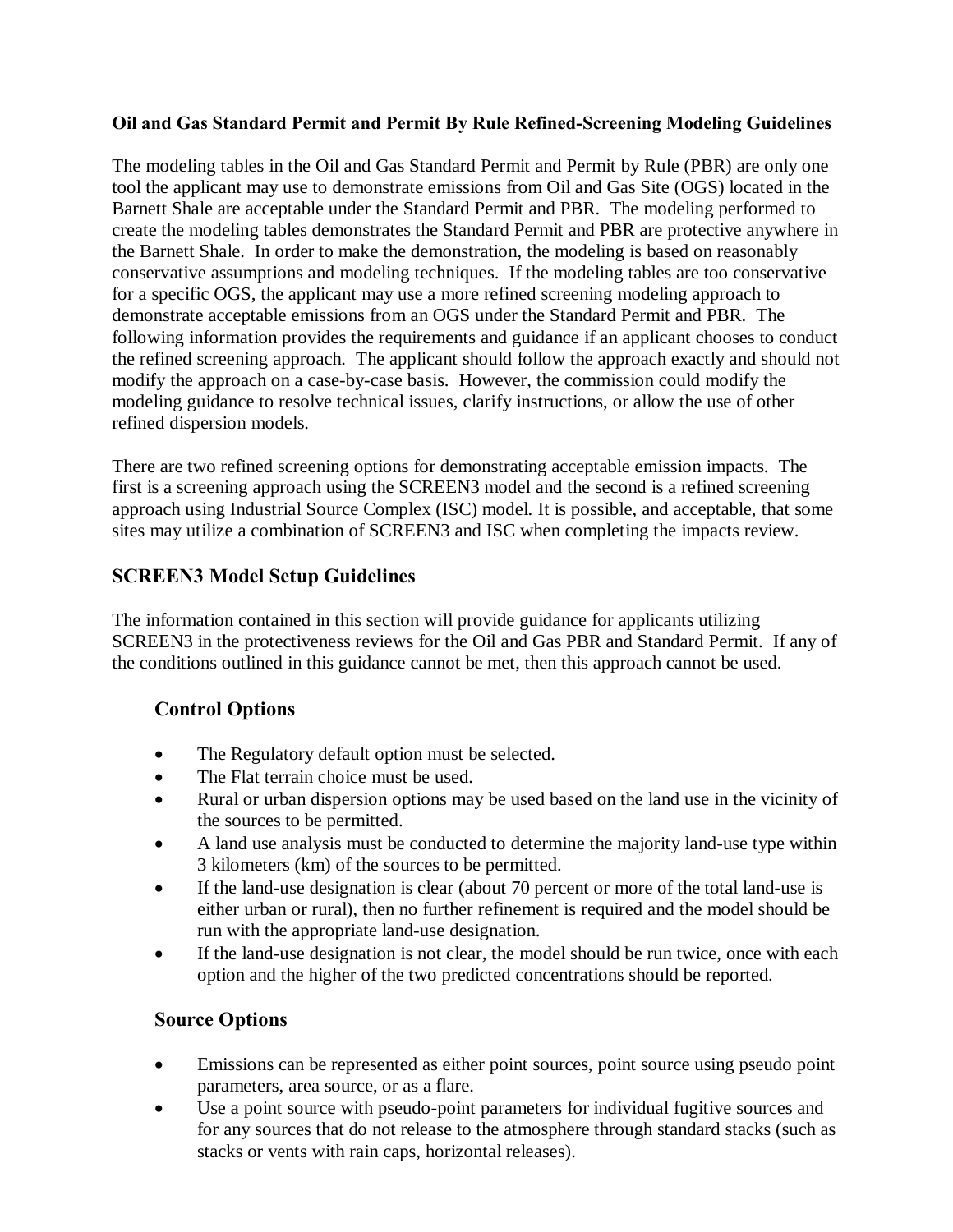- Use area source to characterize emissions from fugitive sources and for any sources that do not release to the atmosphere through standard stacks. The area and release height must represent sources or activities that occur at the same time and height. The ratio of length to width for the area source cannot be greater than 10:1. Multiple area sources can be used as applicable to meet area and release height restrictions.
- Flares may be modeled using the flare source type in SCREEN3 or by calculating the effective stack diameter and using the parameters listed in the ISC model setup guideline. The SCREEN3 flare option assumes an effective stack gas exit velocity (vs) of 20 m/s and an effective stack gas exit temperature (Ts) of 1,273 Kelvin, and calculates an effective stack diameter based on the heat release rate. Enclosed vapor combustion units should not be modeled with the preceding parameters but instead with stack parameters that reflect the physical characteristics of the unit.

### **Meteorology**

• The SCREEN3 model defaults of full meteorology, 10-meter anemometer height, and regulatory mixing height are required.

### **Receptors**

- Model receptors should be placed to meet the definitions listed in 30 TAC §106.352(b)(2), 30 TAC §106.352(k), and sections (b)(2) and (k) of the standard permit.
- The distance to the nearest receptor should be used to demonstrate compliance for the health effects analysis.
- The starting receptor for the state property line and NAAQS analyses should be placed at the nearest property line. The ending receptor should be located at a 1/4 mile, 1/2 mile, or 1 mile from a project for PBR level 1, PBR Level 2, or the standard permit, respectively.

#### **Downwash**

• Downwash is generally not applicable for OGS located in rural areas. Downwash may be appropriate for OGS that could be affected by large buildings located in urban areas. Generally, small tanks, storage sheds, and engines are not large enough to cause downwash effects and should not be considered in the analysis.

#### **Output**

The maximum predicted concentration must be used to compare against the applicable ESL, NAAQS, or state ambient air standard.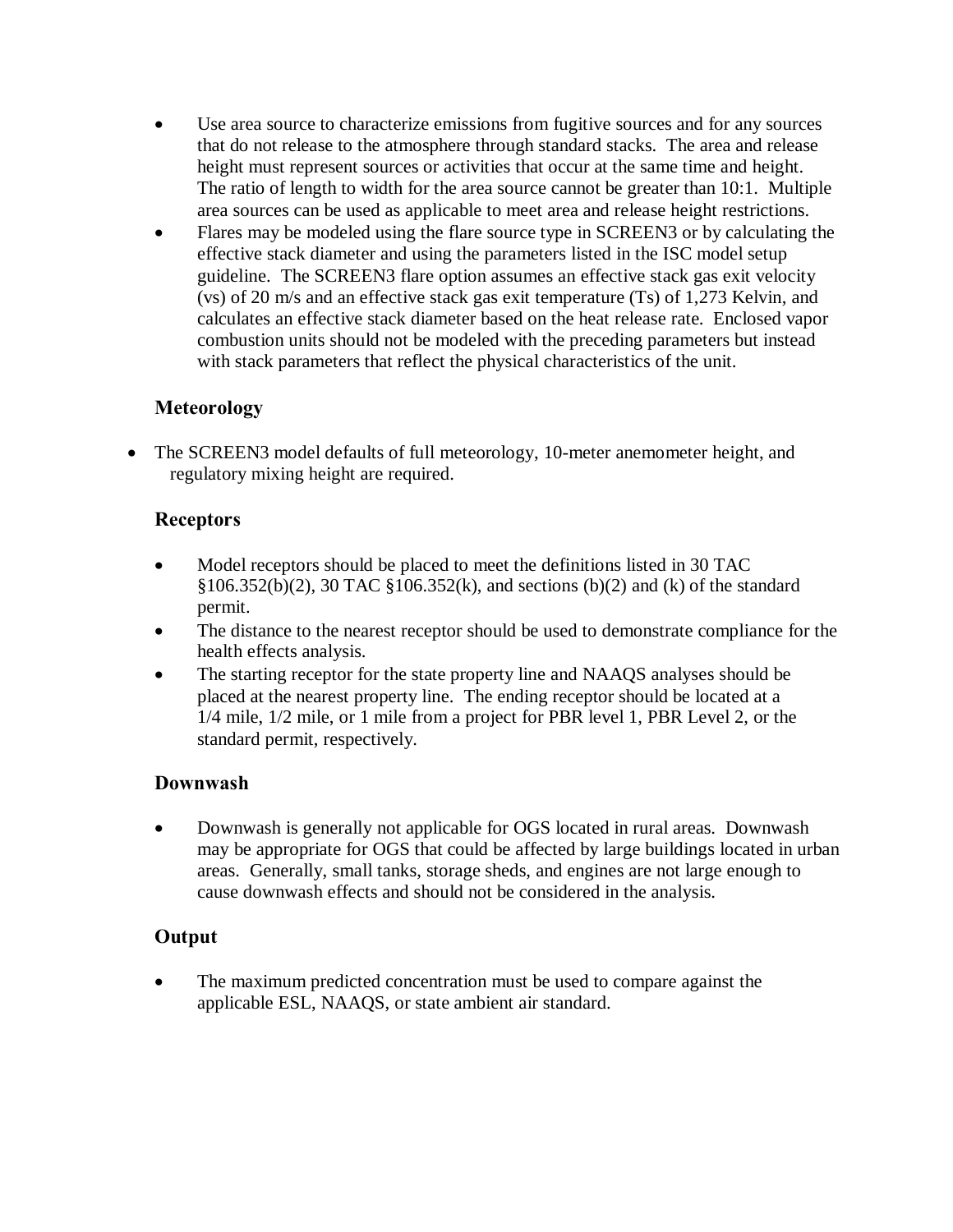• The following conversion factors can be used to convert 1-hour concentrations from SCREEN3 to averaging times greater than 1-hour:

| <b>Averaging Time</b> | <b>Multiplying Factor</b> |
|-----------------------|---------------------------|
| 3 hour                | 0.9                       |
| 24 hour               | 0.4                       |
| Annual                | 0.08                      |

### **ISC Model Setup Guidelines**

The information contained in this section will provide guidance for applicants utilizing ISC in the protectiveness reviews for the Oil and Gas PBR and Standard Permits. The latest version of ISC-Prime must be used in the analysis. If any of the conditions outlined in this guidance cannot be met, then this approach cannot be used.

#### **Control Options**

- The Regulatory default option must be selected.
- The Flat terrain choice must be used.
- Plume depletion and deposition options are not allowed
- Rural or urban dispersion options may be used based on the land use in the vicinity of the sources to be permitted.
- A land use analysis must be conducted to determine the majority land-use type within 3 km of the sources to be permitted.
- If the land-use designation is clear (about 70 percent or more of the total land-use is either urban or rural), then no further refinement is required and the model should be run with the appropriate land-use designation.
- If the land-use designation is not clear, the model should be run twice, once with each option and the higher of the two predicted concentrations should be reported.

## **Source Options**

- Emissions can be represented as either point sources, point source using pseudo point parameters, area source, or as a flare.
- Use a point source with pseudo-point parameters for individual fugitive sources and for any sources that do not release to the atmosphere through standard stacks (such as stacks or vents with rain caps, horizontal releases).
- Use area source to characterize emissions from fugitive sources and for any sources that do not release to the atmosphere through standard stacks. The area and release height must represent sources or activities that occur at the same time and height. The ratio of length to width for the area source cannot be greater than 10:1. Multiple area sources can be used as applicable to meet area and release height restrictions.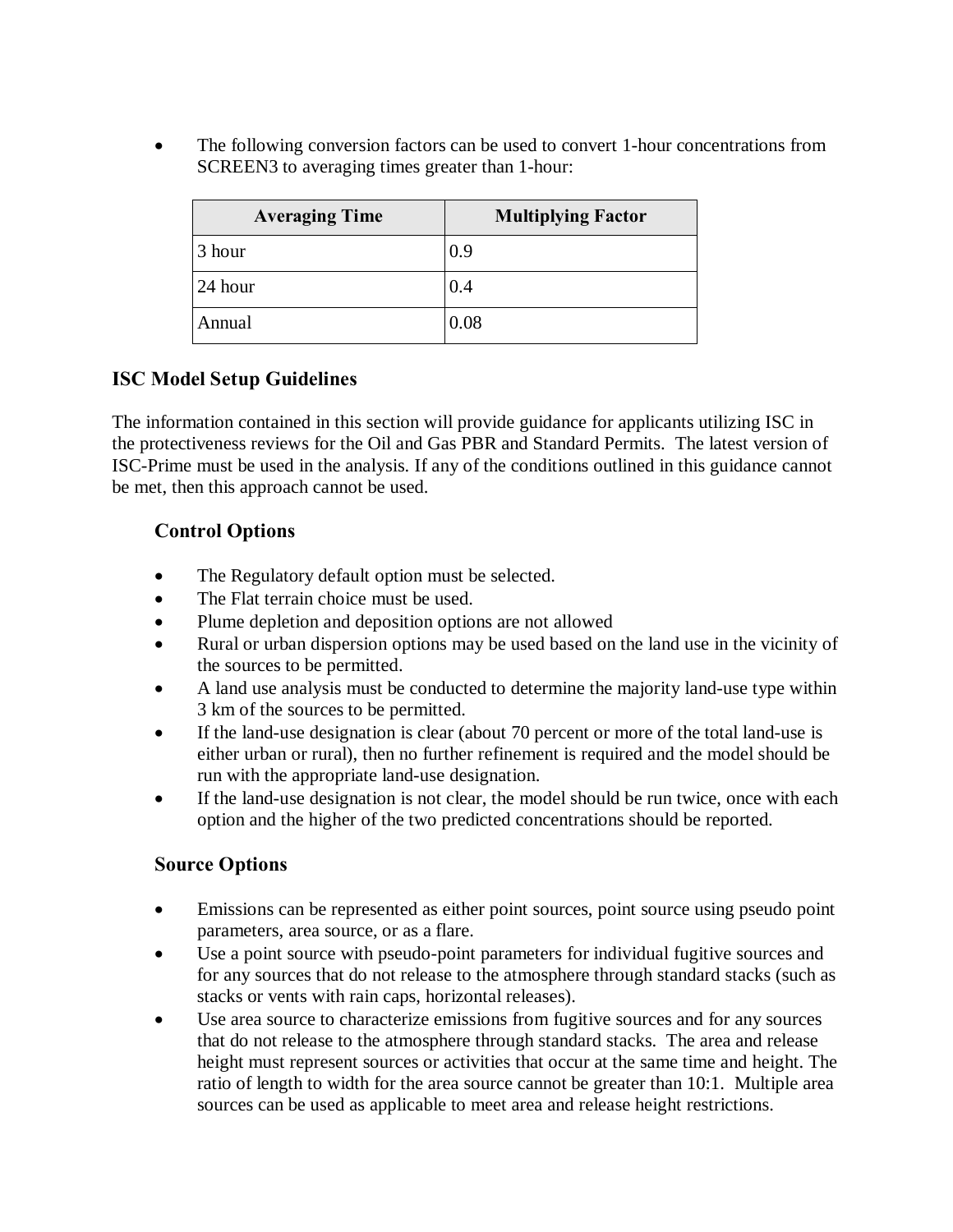Flares should be modeled with the following parameters: effective stack exit velocity of 20 meters per second; effective stack exit temperature of 1273 Kelvin; actual height of the flare tip. The effective stack diameter (in meters) should be calculated using the following equation:  $D = \sqrt{(10-6qn)}$  and  $qn = q(1 - 0.048\sqrt{MW})$  Where:  $q =$ gross heat release in cal/sec;  $qn = net$  heat release in cal/sec; and  $MW = weighted$ (by volume) average molecular weight of the compound being flared.

## **Meteorology**

- The ADMT prepared meteorological data sets available at [www.tceq.state.tx.us/permitting/air/modeling/admtmet.html](http://www.tceq.state.tx.us/permitting/air/modeling/admtmet.html) must be used in the modeling analysis.
- The following table lists the meteorological data sets that should be used for projects located in the corresponding County

| <b>Counties</b>                                                                        | <b>Surface Data</b> | <b>Upper-air Data</b> |
|----------------------------------------------------------------------------------------|---------------------|-----------------------|
| Cooke, Dallas, Denton,<br>Ellis, Hood, Johnson,<br>Parker, Somervell,<br>Tarrant, Wise | Dallas-Fort Worth   | Stephenville          |
| Archer, Clay, Montague                                                                 | Wichita Falls       | Stephenville          |
| Bosque, Coryell, Hill                                                                  | Waco                | Stephenville          |
| Comanche, Hamilton                                                                     | San Angelo          | Stephenville          |
| Eastland, Erath, Jack, Palo<br>Pinto, Shackelford,<br><b>Stephens</b>                  | Abilene             | Stephenville          |

- The required year is 1988 when using one year of meteorology data,
- Only one year of data is required. However, the entire five year data set may be used for NAAQS pollutants.
- The actual anemometer height must be used for each airport location. Anemometer heights can be found at the following URL: [www.tceq.state.tx.us/assets/public/permitting/air/memos/anemom96.pdf](http://www.tceq.state.tx.us/assets/public/permitting/air/memos/anemom96.pdf)

# **Receptors**

- Model receptors should be placed to meet the definitions listed in 30 TAC §106.352(b)(2), 30 TAC §106.352(k), and sections (b)(2) and (k) of the standard permit.
- Model receptors should be placed at all locations defined as a receptor within a 1/4 mile, 1/2 mile, or 1 mile from a project for PBR level 1, PBR Level 2, or the standard permit, respectively, to demonstrate compliance with the health effects analysis.
- In addition to meeting the requirements in 30 TAC §106.352(b)(2), 30 TAC  $§106.352(k)$ , and sections (b)(2) and (k) of the standard permit, the following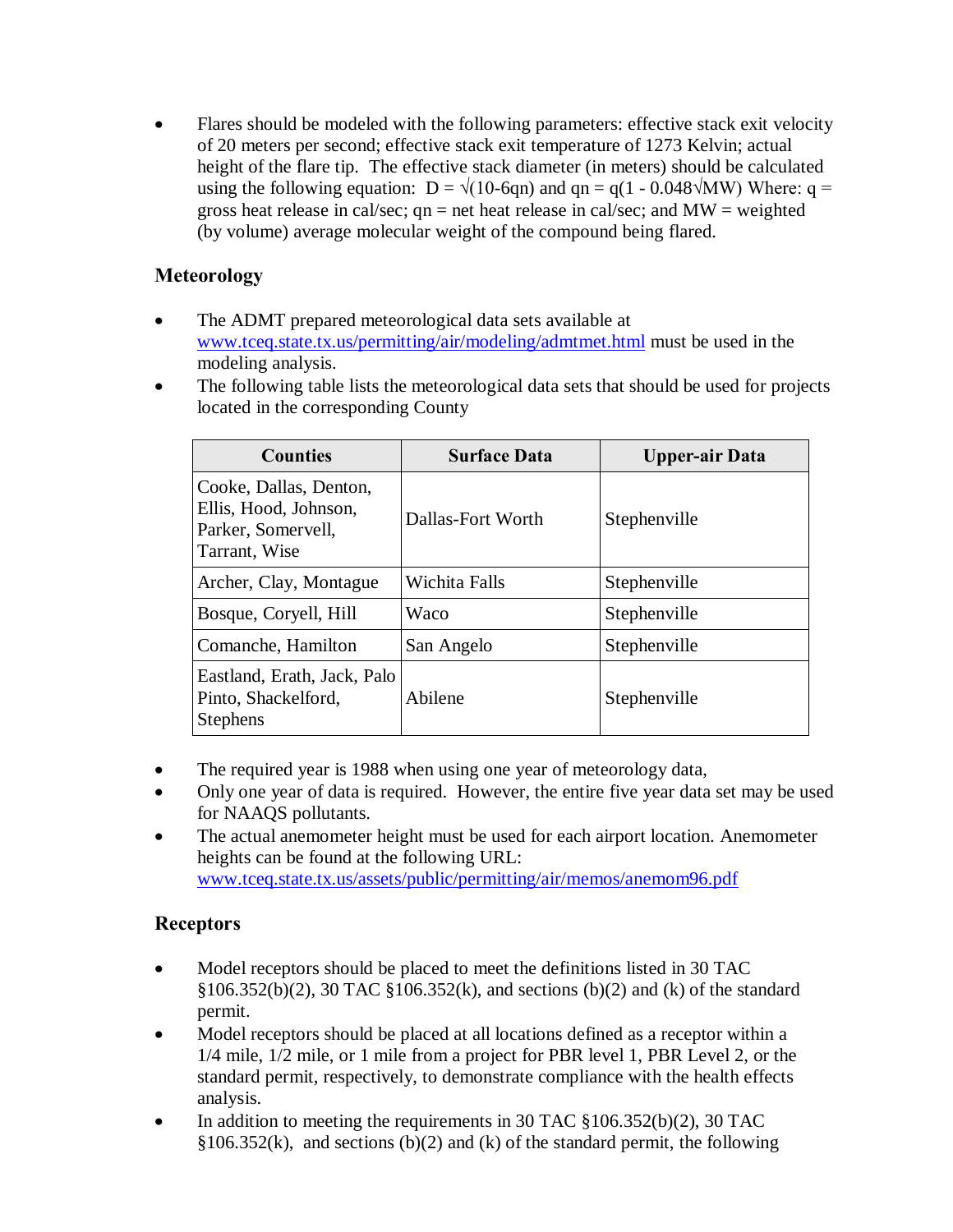receptor grid design should be used when conducting a NAAQS or state property line analysis:

#### **PBR Level 1**

• Tight receptors - receptors beginning at the property line and spaced 50 feet apart extending out to a distance of 1/4 mile (1320 feet) from the property line

#### **PBR Level 2**

- Tight receptors receptors beginning at the property line and spaced 50 feet apart extending out to a distance of 1/4 mile (1320 feet) from the property line
- Fine receptors receptors spaced 300 feet apart beginning at 1/4 mile (1320 feet) from the property line and extending out to a distance of 1/2 mile (2640 feet) from the property line

#### **Standard Permit**

- Tight receptors receptors beginning at the property line and spaced 50 feet apart extending out to a distance of 1/4 mile (1320 feet) from the property line
- Fine receptors receptors spaced 300 feet apart beginning at 1/4 mile (1320 feet) from the property line and extending out to a distance of 1/2 mile (2640 feet) from the property line
- Medium receptors receptors spaced 1500 feet apart beginning at 1/2 mile (2640 feet) from the property line and extending out to a distance of extending out to a distance of 1 mile (5280 feet)

#### **Downwash**

- Downwash is generally not applicable for OGS located in rural areas. Downwash may be appropriate for OGS that could be affected by large buildings located in urban areas. Generally, small tanks, storage sheds, and engines are not large enough to cause downwash effects and should not be considered in the analysis.
- The latest version of BPIP-Prime should be used to calculate downwash parameters if downwash is appropriate.

#### **Coordinate System**

- Enter receptor locations, source locations, and building location (if necessary) in UTM coordinates
- UTM coordinates in datum NAD27 or NAD83 must be used. Make certain that all of the coordinates originated in, or are converted to, the same horizontal datum. Applicable UTM zone for the Barnett Shale is zone 14 (between 102 and 96 degrees longitude).
- Coordinate systems based on plant coordinates, applicant-developed coordinate systems, or polar grids will not be accepted.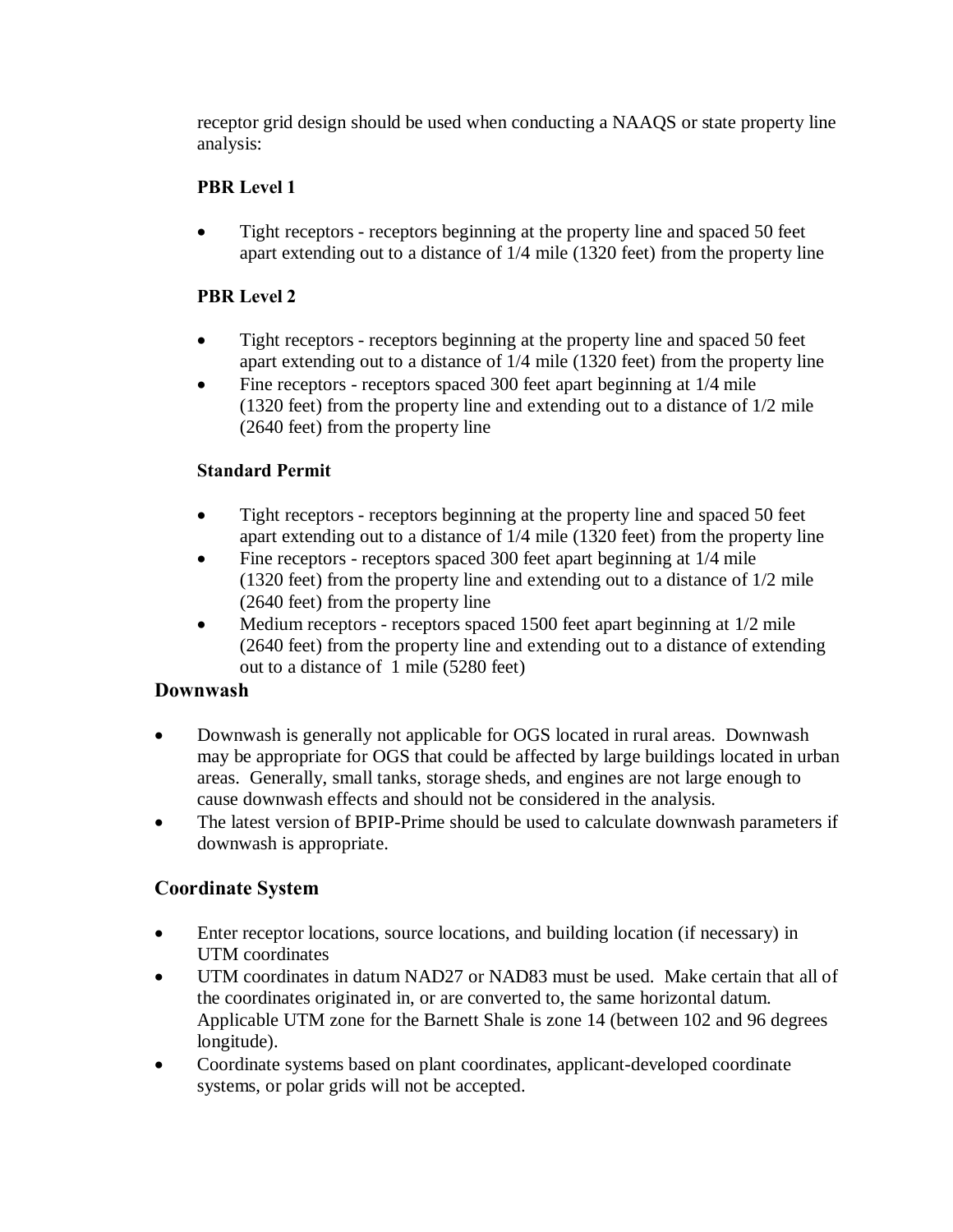# **Output**

- The maximum predicted concentration must be used to compare against the applicable ESL, NAAQS, or state ambient air standard when using one year of meteorological data.
- The *high*, second high may be used when modeling with 5 years of meteorology data for the  $SO_2$  3-hr,  $SO_2$  24-hr,  $SO_2$  annual, and  $NO_2$  annual NAAQS.
- The form of the standard may be used be used when modeling with 5 years of meteorology data for the  $SO_2$  and  $NO_2$  1-hr NAAQS.
- The modeling form of the standard for the 1-hr  $NO<sub>2</sub>$  NAAQS is based on the 5-year average of the annual 98th percentile of the daily maximum 1-hour concentrations.
- The modeling form of the standard for the 1-hr  $SO<sub>2</sub>$  is based on the 5-year average of the annual 99th percentile of the daily maximum 1-hour concentrations.

## **Review Type Guidelines**

The following section contains the required procedures necessary to complete a health effects, NAAQS, and state property line evaluations. The applicant should follow the steps exactly and should not modify the approach on a case-by-case basis. However, the commission could modify the guidance to resolve technical issues, clarify instructions, or allow the use of more refined models.

In addition to following the approaches below, the evaluations must meet the requirements listed in 30 TAC §106.352(k) and section (k) of the standard permit, as appropriate.

## **Health Effects Analysis**

- Compliance with the hourly ESL for benzene and annual ESL for benzene must be demonstrated at receptors within 1/4 mile, 1/2 mile, or 1 mile of a project for PBR Level 1, PBR Level 2, or the standard permit, respectively
- Model all new and modified sources -- the project.
- If the project's air contaminant maximum predicted concentration is equal to or less than 10% of the appropriate ESL, no further review is required.
- If a project's air contaminant maximum predicted concentration is greater than 10% of the appropriate ESL, compare the project's air contaminant maximum predicted concentration combined with project increases for that contaminant over a 60-month period to 25% of the appropriate ESL. If the resulting concentration is less than 25% of the appropriate ESL, no further review is required.
- A site wide analysis, including all sources emitting the regulated contaminant, must be conducted if the above requirements are not met. Multiple scenarios may be necessary to represent sources that may not operate simultaneously.
- All sources must be modeled at the maximum allowable emission rate.
- The maximum predicted concentration at each receptor should be compared to the ESL and included in the modeling report.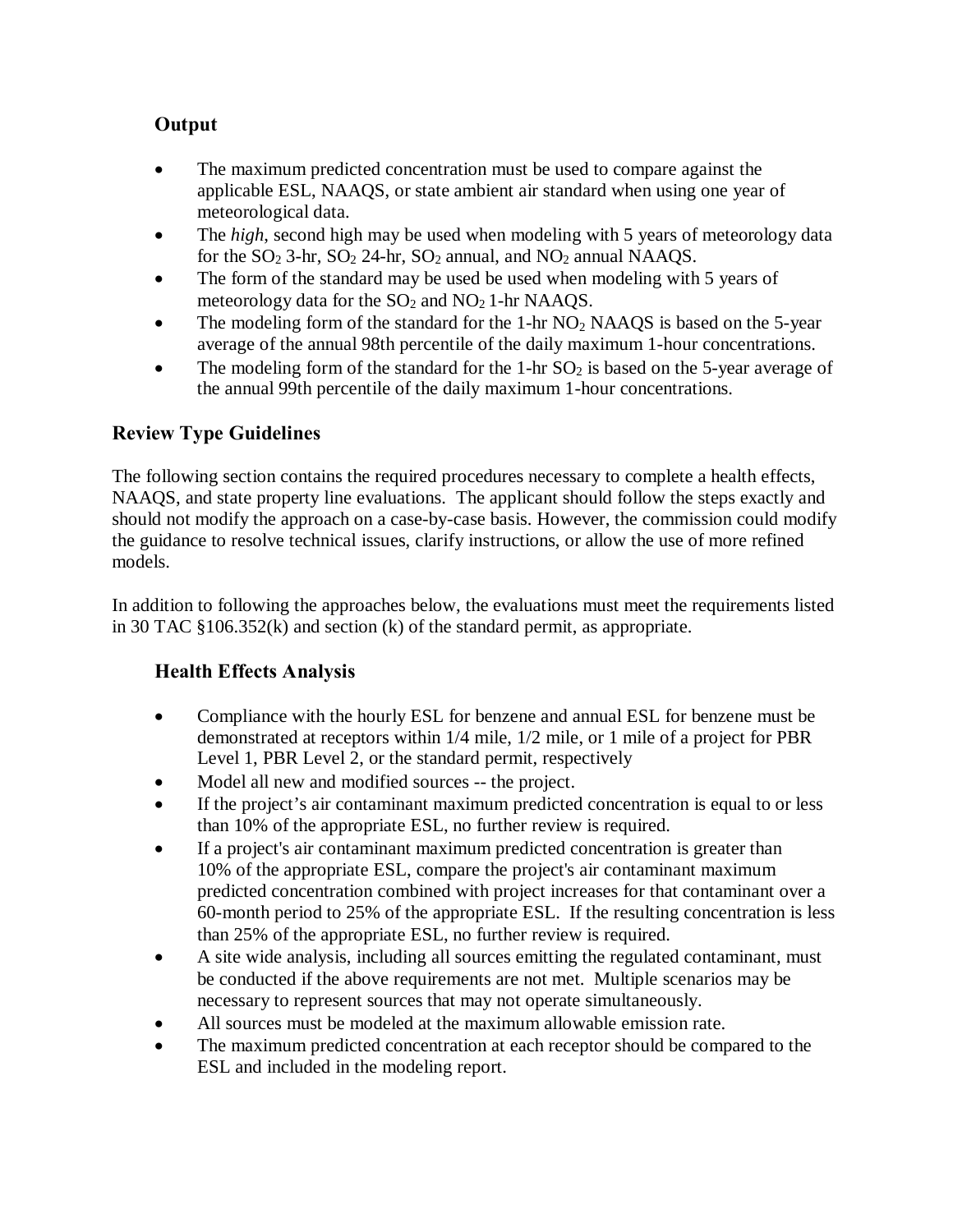#### **State Property Line Analysis**

- Compliance with the state ambient air standard for  $SO_2$  and  $H_2S$  must be demonstrated at any property line within 1/4 mile, 1/2 mile, or 1 mile of a project for PBR level 1, PBR Level 2, or the standard permit, respectively
- Model all new and modified sources-- the project.
- Compare the maximum predicted concentration from the project to the appropriate de minimis level. Compliance with the state property line standards is demonstrated if the maximum predicted concentration from the project is less than or equal to de minimis listed in the following table:

| <b>Pollutant</b> | <b>Averaging</b><br><b>Time</b> | Location                                                                           | De Minimis ( $\mu$ g/m <sup>3</sup> ) |
|------------------|---------------------------------|------------------------------------------------------------------------------------|---------------------------------------|
| SO <sub>2</sub>  | $1-hr$                          | All locations                                                                      | 20                                    |
| $H_2S$           | $1-hr$                          | If property is residential,<br>recreational, business, or<br>commercial            |                                       |
| $H_2S$           | $1-hr$                          | If property is other than<br>residential, recreational,<br>business, or commercial | 3                                     |

- If the maximum predicted concentration from the project is greater than de minimis, a site wide analysis must be conducted.
- Model the allowable emission rate of all sources on site that emit the regulated pollutant.
- Compliance with the state property line standard is demonstrated if the maximum predicted site-wide concentration is less than or equal to the state property line standards listed in the following table:

| <b>Pollutant</b> | <b>Averaging</b><br>Time | Location                                                                           | <b>State Property Line</b><br>Standard ( $\mu$ g/m <sup>3</sup> ) |
|------------------|--------------------------|------------------------------------------------------------------------------------|-------------------------------------------------------------------|
| SO <sub>2</sub>  | $1-hr$                   | <b>All Locations</b>                                                               | 1021                                                              |
| $H_2S$           | $1-hr$                   | If property is residential,<br>recreational, business, or<br>commercial            | 108                                                               |
| H <sub>2</sub> S | $1-hr$                   | If property is other than<br>residential, recreational,<br>business, or commercial | 162                                                               |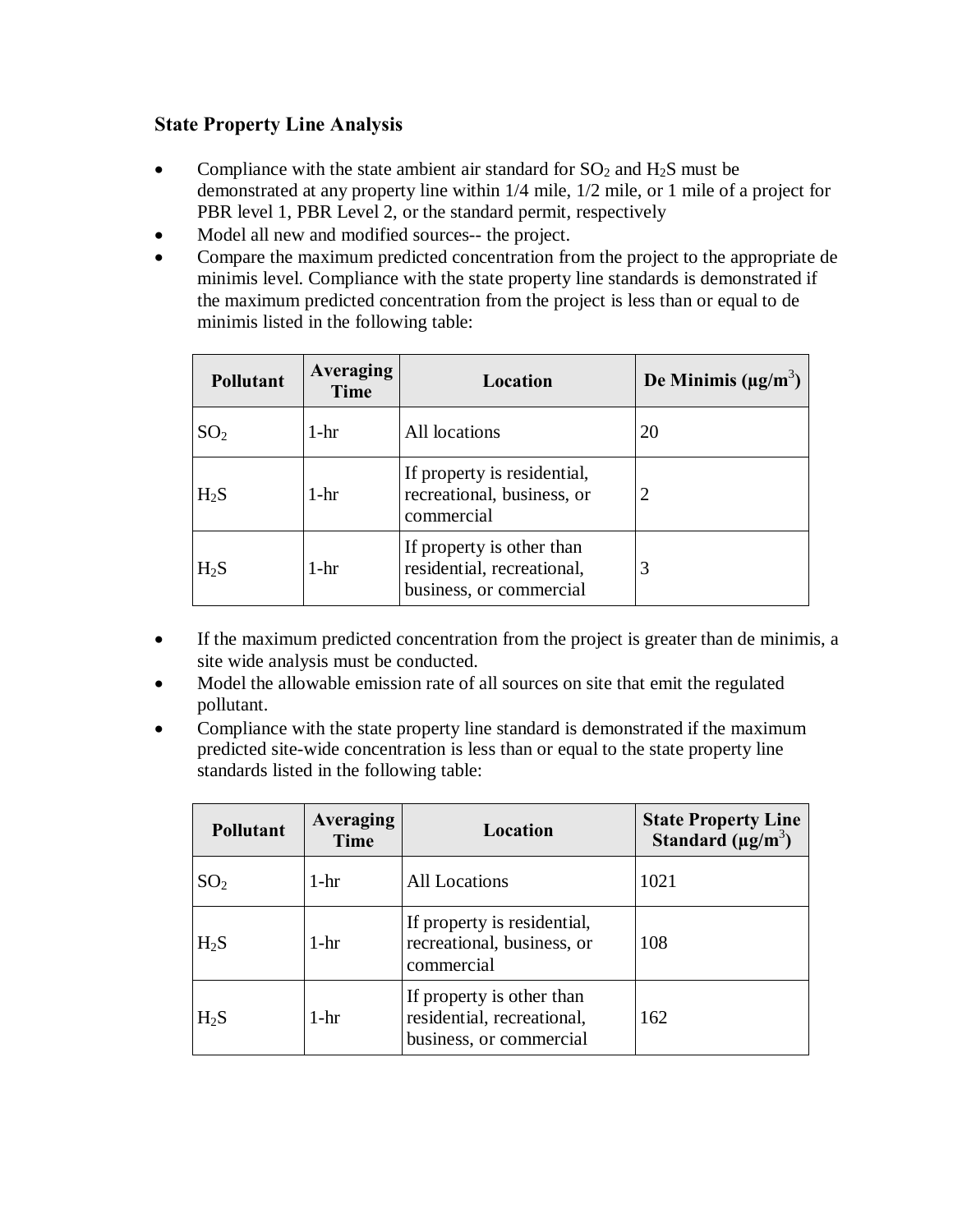## **NAAQS Analysis**

- Compliance with federal ambient air standards for  $NO_2$  and  $SO_2$  must be demonstrated at any property line within 1/4 mile, 1/2 mile, or 1 mile of a project for PBR Level 1, PBR Level 2, or the standard permit, respectively
- Model all new and modified sources-- the project.
- Compare the maximum predicted concentration from the project to the appropriate de minimis level. Compliance with the NAAQS is demonstrated if the maximum predicted concentration from the project is less than or equal to the de minimis level listed in the following table:

| Pollutant       | <b>Averaging Time</b> | De Minimis ( $\mu g/m^3$ ) |
|-----------------|-----------------------|----------------------------|
| SO <sub>2</sub> | $1-hr$                | 7.8                        |
| SO <sub>2</sub> | $3-hr$                | 25                         |
| SO <sub>2</sub> | $24-hr$               | 5                          |
| SO <sub>2</sub> | Annual                | 1                          |
| NO <sub>2</sub> | $1-hr$                | 7.5                        |
| NO <sub>2</sub> | Annual                | 1                          |

- If the maximum predicted concentration from the project is greater than de minimis, a site wide analysis must be conducted.
- Model the allowable emission rate of all sources on site that emit the regulated pollutant
- The maximum predicted concentration must be used when modeling with one year of meteorology data.
- The *high*, second high may be used when modeling with 5 years of meteorology data for the  $SO_2$  3-hr,  $SO_2$  24-hr,  $SO_2$  annual, and  $NO_2$  annual NAAQS.
- The form of the standard may be used be used when modeling with 5 years of meteorology data for the  $SO_2$  and  $NO_2$  1-hr NAAQS.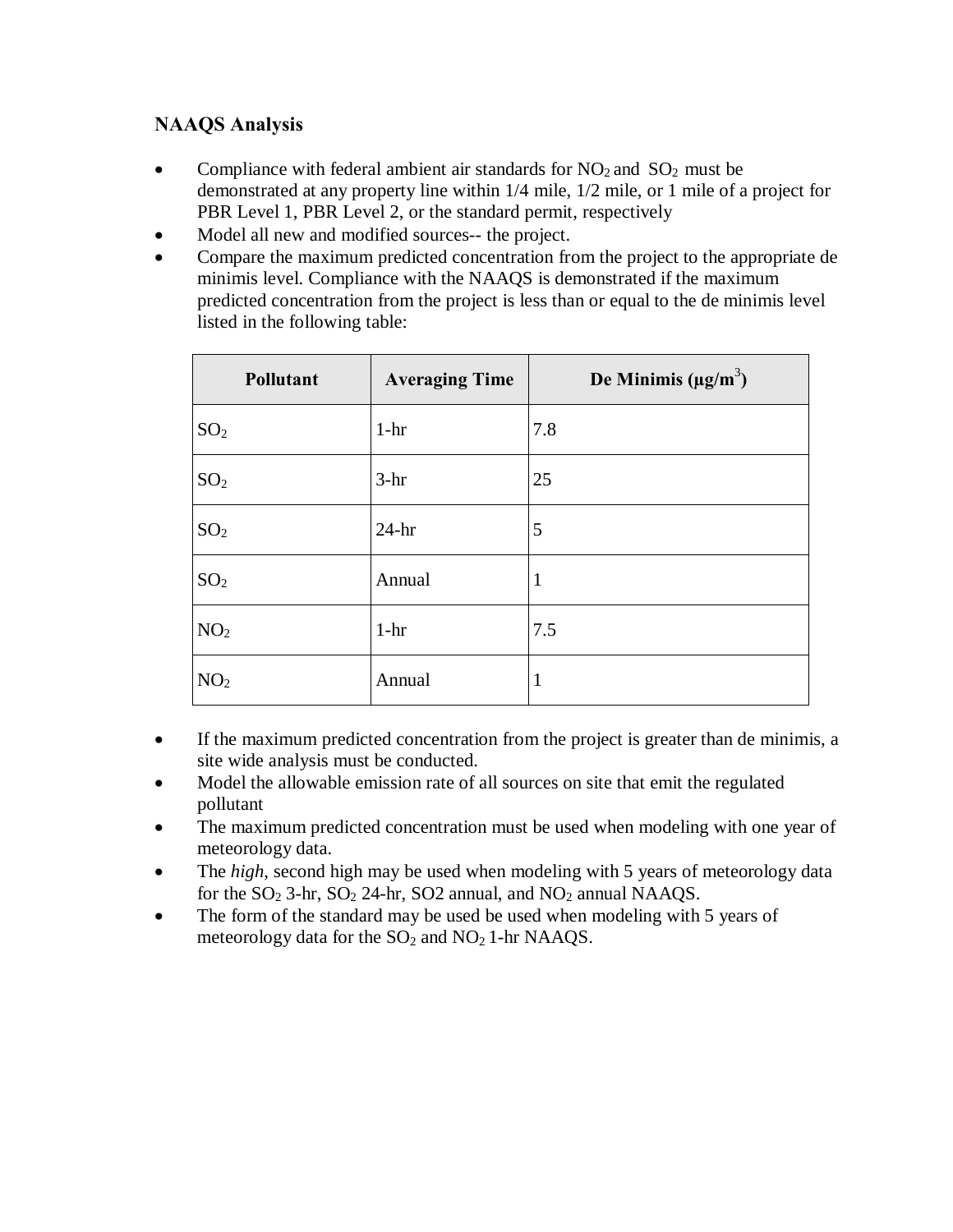Add a background concentration to the predicted site wide concentration and compare the total concentration to the NAAQS. Compliance with the NAAQS is demonstrated if the total concentration is less than NAAQS listed in the following table:

| Pollutant       | <b>Averaging Time</b> | NAAQS $(\mu g/m^3)$ |
|-----------------|-----------------------|---------------------|
| SO <sub>2</sub> | $1-hr$                | 196                 |
| SO <sub>2</sub> | $3-hr$                | 1300                |
| SO <sub>2</sub> | $24-hr$               | 365                 |
| SO <sub>2</sub> | Annual                | 80                  |
| NO <sub>2</sub> | $1-hr$                | 188                 |
| NO <sub>2</sub> | Annual                | 100                 |

- Screening background concentration values can be found at [www.tceq.texas.gov/permitting/air/memos/interim\\_guidance\\_naaqs.html](http://www.tceq.texas.gov/permitting/air/memos/interim_guidance_naaqs.html)
- If the screening background concentration values are too conservative, contact the Air Dispersion Modeling Team at 512-239-1250 for further guidance. The applicant should be prepared to present and discuss alternative background concentrations.

#### **Streamlining Techniques**

The following section contains approaches that may be used to streamline the modeling required to demonstrate compliance with the health effects, NAAQS, or state property line analysis. The streamlining techniques are **NOT** required, but may be used to streamline the analyses.

#### **Controlling Concentrations**

Short-term standards are usually the controlling concentrations; that is, if the standard is met for the shortest time period, standards for longer averaging periods will also be met. Therefore, if the predicted concentrations from the maximum 1-hour emissions for a NAAQS or applicable state standard are at or lower than the concentrations from a longer averaging period, the demonstration is complete. For example, if the predicted 1-hour  $SO_2$ concentration is 150  $\mu$ g/m<sup>3</sup>, the demonstration for all SO<sub>2</sub> NAAQS and state standards except the annual NAAQS is complete. However, the screening conversion factor of 0.08 can be used to convert the hourly concentration to an annual concentration, and in this case, the annual NAAQS will not be exceeded. Document the use of this technique in the modeling report.